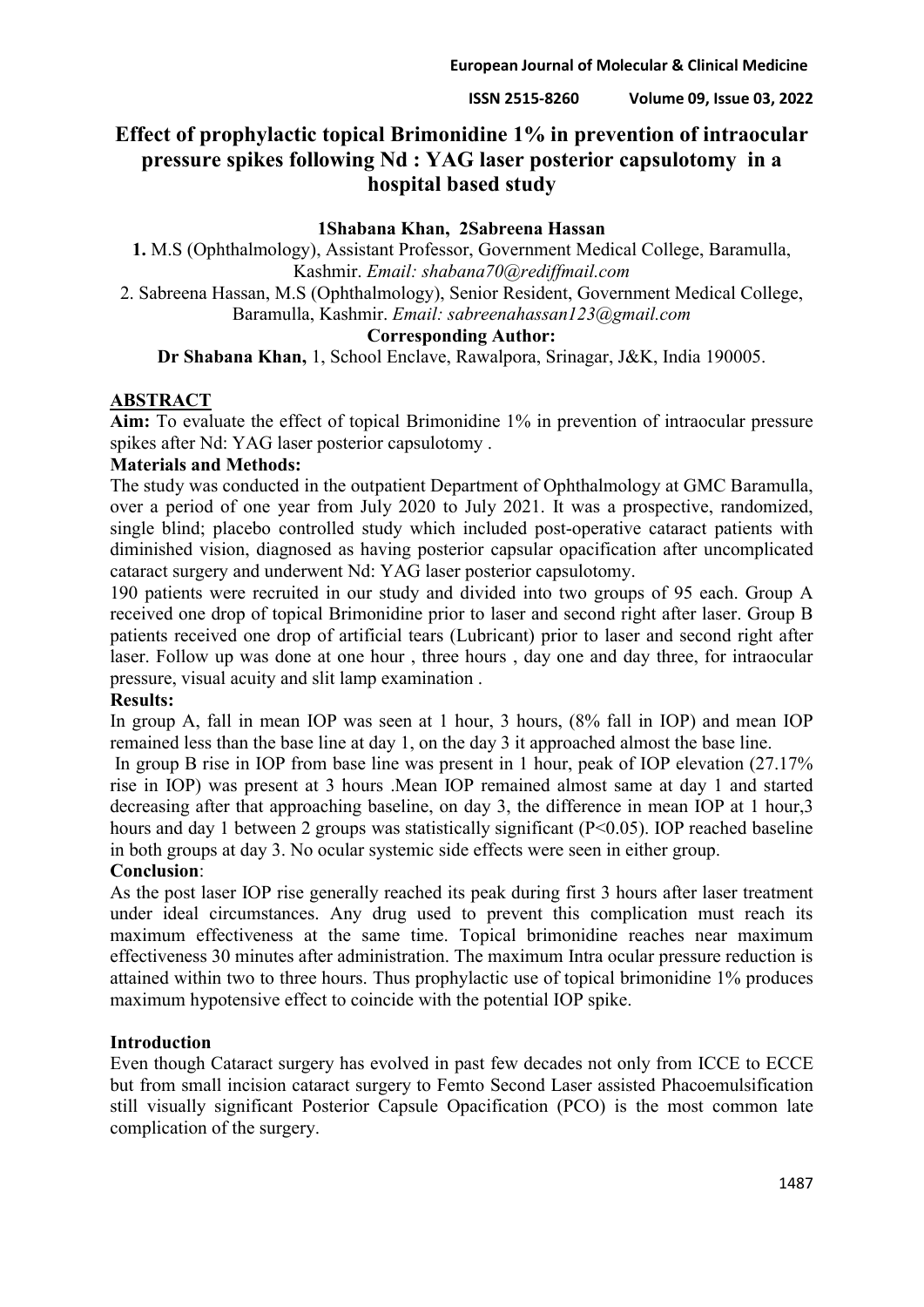#### **European Journal of Molecular & Clinical Medicine**

#### **ISSN 2515-8260 Volume 09, Issue 03, 2022**

Despite the use of new IOL materials and IOL's with sharp edged designs still PCO is very common.  $(1-4)$  Nd: YAG Laser Capsulotomy has been used successfully to treat PCO.  $(5)$ Various complications such as Retinal Detachment, temporary increase in IOP, Uveitis, IOL damage and CME (Cystoid muscular oedema) (6-8) may occur.

The most frequently reported complication of Post Laser is increase in IOP. (9) Although the IOP elevation is usually transient and occurs within 1<sup>st</sup> three hours, it may cause loss of vision or visual field especially in patients with Glaucoma. (9)

Many drugs have been used for the prophylaxis of IOP rise after Nd: YAG Laser posterior capsulotomy in various studies like topical Apraclonidine  $(0.5 - 1\%)$ , Brimonidine, Timolol (0.5%), Levobenolol, carbonic anhydrase inhibitors and generally any increase in IOP after Nd: YAG Laser use can be brought under control.  $(10-13)$ 

The aim of the present study was to analyse the effect of topical brimonidine use on IOP and changes in IOP after Nd: YAG laser Capsulotomy. (Table 1, Table 2)

## **Materials and Methods**

The study was conducted in the outpatient department of ophthalmology of GMC Baramulla, over a period of one year from July 2020 to July 2021. It was a prospective, randomized, single blind; placebo controlled study which included post-operative cataract patients with diminished vision, diagnosed as having posterior capsular opacification after uncomplicated cataract surgery and underwent Nd: YAG laser posterior capsulotomy.

190 patients were recruited in our study and divided into two groups of 95 each. Group A received 1 drop of topical Brimonidine prior to laser and second right after laser. Group B patients received 1 drop of artificial tears (Lubricant) prior to laser and second right after laser. Follow up was done at one hour, three hours, day one and day three, for intraocular pressure, visual acuity and slit lamp examination.

The clearance was taken from the institutional Ethical Committee for the study in reference. Nature of the Study was explained and informed consent was taken from all the patients enrolled in the Study.

## **Inclusion Criteria:**

- 1. Patients with diminution of vision following PCO after cataract surgery (SICS & Phacoemulsification)
- 2. Patients of more than 18 years of age.

## **Exclusion Criteria:**

- 1. Pre existant Glaucoma and patients on anti glaucoma medication.
- 2. History of ocular trauma or surgery of Retina , Glaucoma or cornea
- 3. Uveitis or any active inflammation.
- 4. Other intra operative or post operative complication.
- 5. High Myopia
- 6. Pregnant and nursing mothers
- 7. Known contraindication or hypersensitivity to Brimonidine.

## **Statistical Analysis:**

Data was collected and entered in Microsoft Excel Worksheet and statistical analysis was performed by using Graph Pad Prison Version 5 expressed as mean ±SD and analysed using appropriate statistical technique taking a P Value of less than 0.05 as statistically significant.

## **Results:**

The mean age in our study was 65.53 years. Mean age of the patients in Group A was 65 and in Group B was 61.89. Group A consisted of 51.8 % males and 40.42 % females and Group B consisted of 52.63% males and 47.37 % females.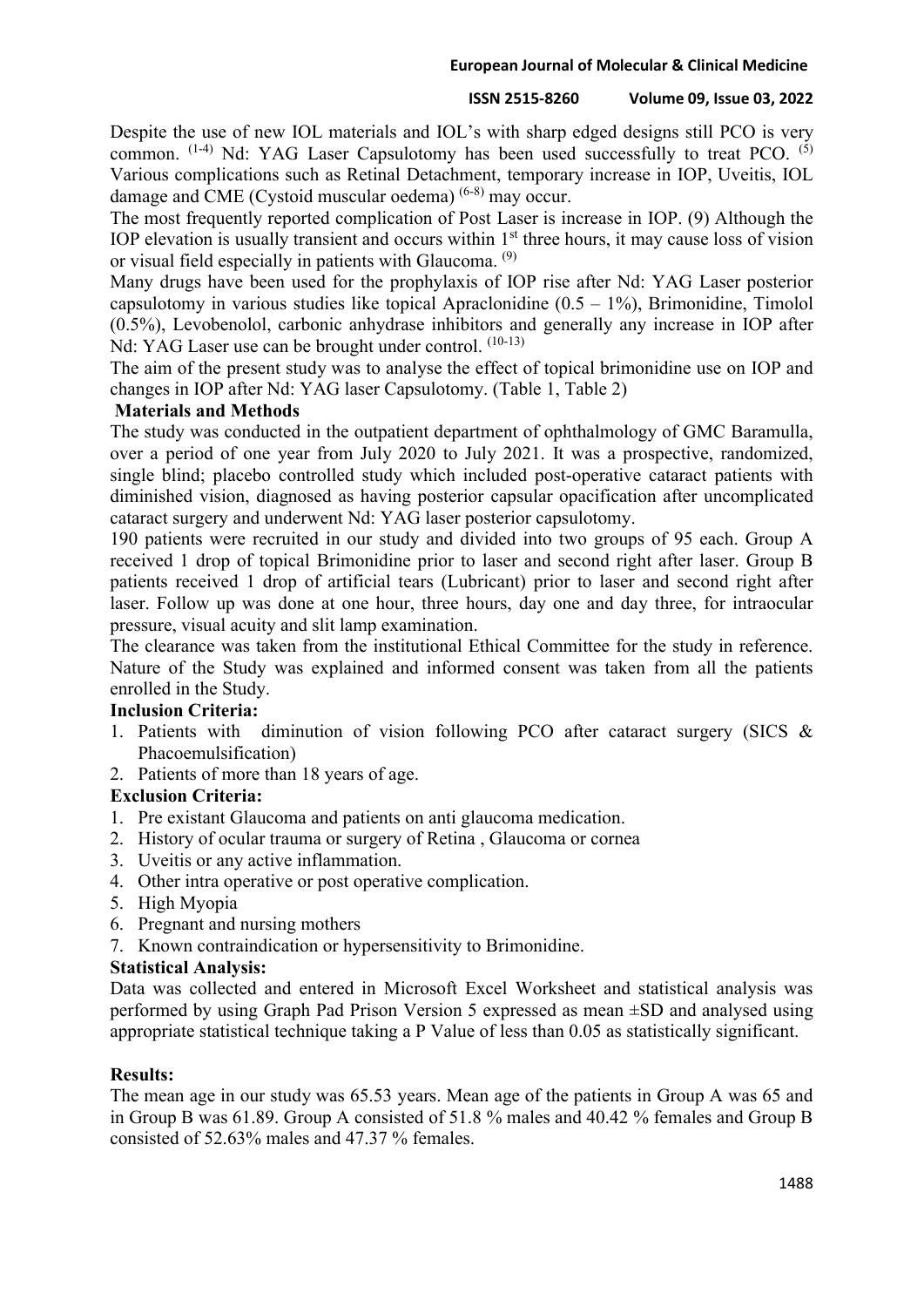| <b>EE GROUP(YEARS)</b> | $  -$<br><b>GROUP A</b> |               |    | <b>GROUP B</b> |  |  |
|------------------------|-------------------------|---------------|----|----------------|--|--|
|                        |                         |               |    |                |  |  |
|                        |                         | $\frac{0}{0}$ |    | $\frac{0}{0}$  |  |  |
| $50$                   |                         | 3.15          |    | 1.05           |  |  |
| 51-60                  | 19                      | 20.00         | 40 | 42.10          |  |  |
| $61 - 70$              |                         | 60.00         | 49 | 51.57          |  |  |
| 71-80                  | 16                      | 16.84         |    | 5.26           |  |  |
| <b>TOTAL</b>           | 95                      | 100.00        | 95 | 100.00         |  |  |

## **Table 1: Age distribution in group A and B**

#### **TABLE 2: Sex Distribution**

|                | <b>GROUP-A</b> |               | <b>GROUP - B</b> |               |  |
|----------------|----------------|---------------|------------------|---------------|--|
|                |                | $\frac{6}{9}$ | n                | $\frac{0}{0}$ |  |
| <b>MALES</b>   | 49             | 51.58         | 50               | 52.63         |  |
| <b>FEMALES</b> | -46            | 48.42         | 45               |               |  |

#### **Table3: Age difference between the two groups**

| <b>GROUP</b> | <b>AGE RANGE (years)</b> | $MEAN \pm S.D$ (years) |
|--------------|--------------------------|------------------------|
| IA           | $50 - 73$                | 65±6.091               |
| $ {\bf B} $  | 46-78                    | $61.89 \pm 5.61$       |

*P= 0.933 (>0.05). Hence the difference in age between the two groups was not significant.*

Pre Laser mean IOP in Group A was 15.96 and in Group B was 14.88 with P Value more than 0.05 and the difference of IOP between the two groups was not statistically significant at baseline.

In group A, IOP Fall of less than 5 occurred in 70 patients and more than 5mmHg in 5 patients, IOP remained unchanged in 5 patients. IOP elevation from baseline less than 5mmHg was seen in 9 patients. IOP spikes of more than 5mmHg was seen in 6 patients and IOP spike of more than 10 mmHg was not seen in any patient.

| <b>FALL IN IOP</b> |  | Table 4. Change in TOT in Group A over this<br>$\bf NO$<br><b>CHANGE</b> |            | <b>RISE IN IOP</b> |  |  |
|--------------------|--|--------------------------------------------------------------------------|------------|--------------------|--|--|
|                    |  |                                                                          |            |                    |  |  |
|                    |  |                                                                          |            |                    |  |  |
| 10                 |  |                                                                          | <b>1</b> 0 |                    |  |  |
| <b>TOTAL</b>       |  |                                                                          |            |                    |  |  |

#### **Table 4: Change in IOP in Group A over time**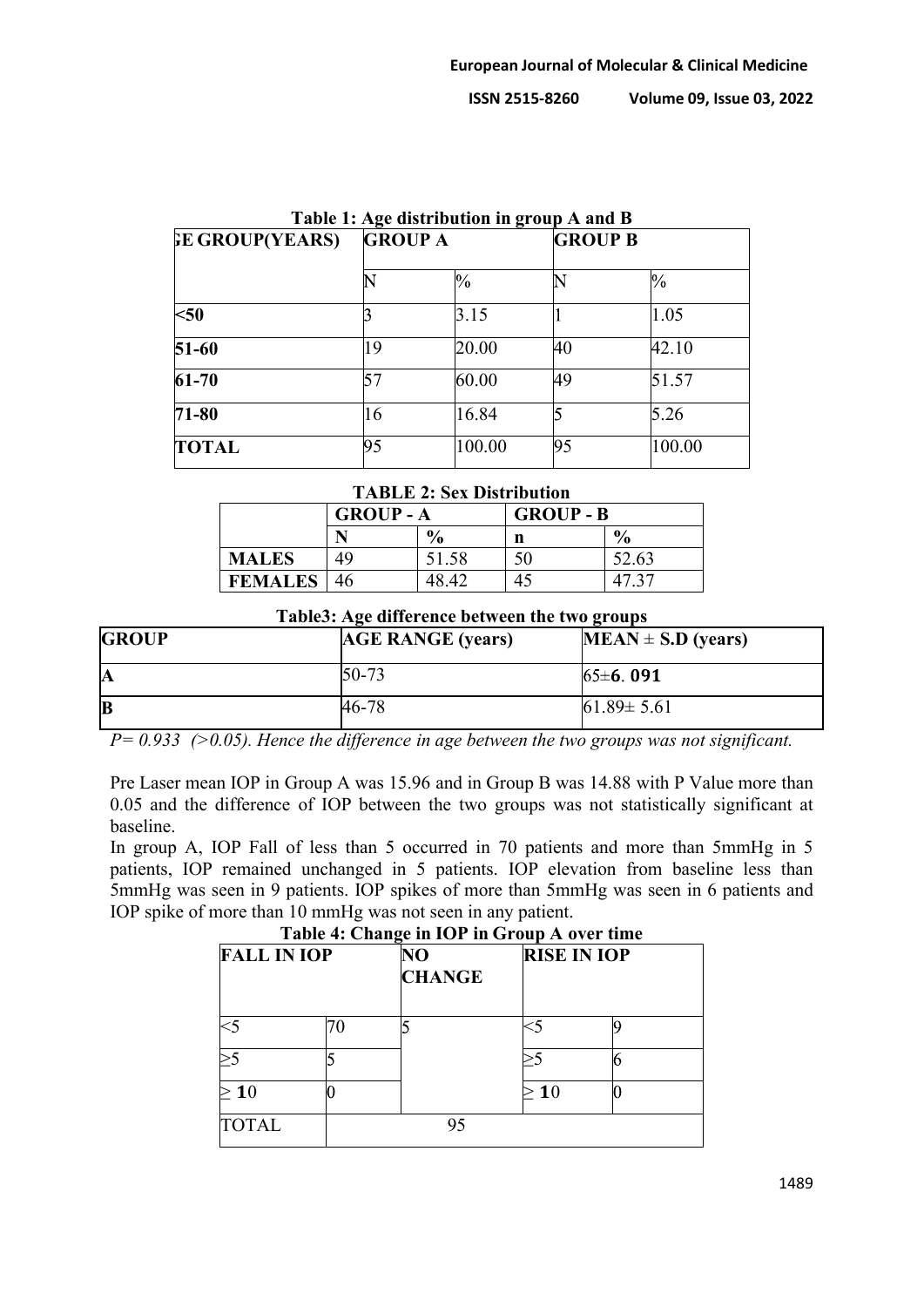| Table 5: Change in IOP in Group B over time<br><b>RISE IN IOP</b> |    |  |  |  |
|-------------------------------------------------------------------|----|--|--|--|
|                                                                   |    |  |  |  |
|                                                                   | 23 |  |  |  |
| >10                                                               |    |  |  |  |
| NO CHANGE                                                         | 10 |  |  |  |
| <b>TOTAL</b>                                                      |    |  |  |  |

## **Table 6: In group A, fall in IOP from the baseline was seen accordingto the table given below.**

| <b>GROUP A</b> |                               |  |  |  |
|----------------|-------------------------------|--|--|--|
| <b>TIME</b>    | <b>PERCENTAGE FALL IN IOP</b> |  |  |  |
| 1 HOUR         | 3.20                          |  |  |  |
| <b>3 HOURS</b> | 8.00                          |  |  |  |
| DAY 1          | 1.61                          |  |  |  |
| DAY 3          | 0.43                          |  |  |  |

| Table 7: In group B, rise in IOP from the baseline was seen according to the table given |
|------------------------------------------------------------------------------------------|
| below.                                                                                   |

| <b>GROUP B</b>   |                               |  |  |  |
|------------------|-------------------------------|--|--|--|
| <b>TIME</b>      | <b>PERCENTAGE RISE IN IOP</b> |  |  |  |
| 1 HOUR           | 11.78                         |  |  |  |
| 3 HOURS          | 27.17                         |  |  |  |
| DAY <sub>1</sub> | 15.38                         |  |  |  |
| DAY <sub>3</sub> | .69                           |  |  |  |

In Group B, rise in IOP of less than 5 mmHg was seen in 56 patients and more than 5mmHg was seen in 23 patients. IOP spikes more than 10 mmHg was seen in 6 patients. IOP remained at Pre Laser level in 10 patients.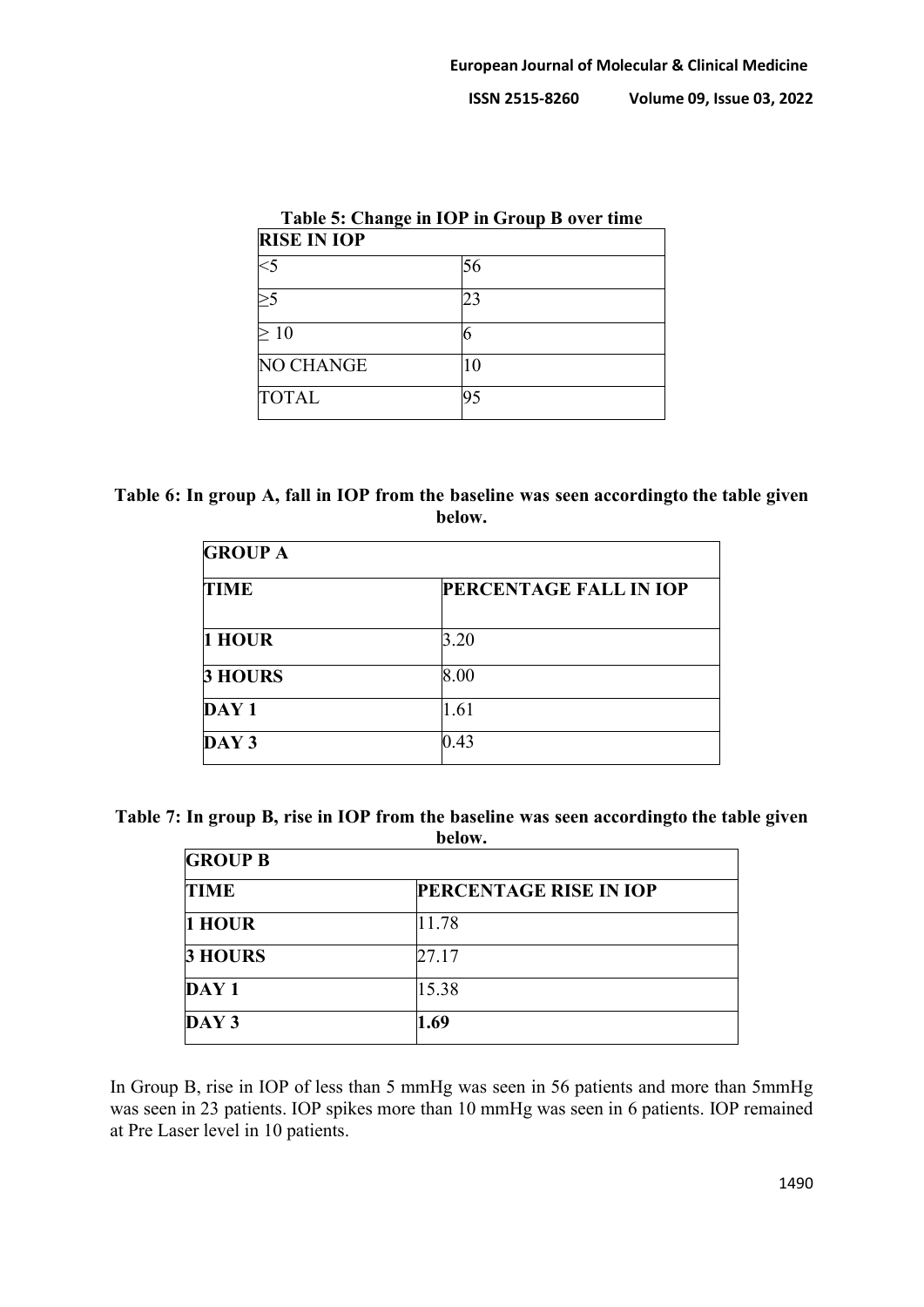|                  | TADIU 0. TTU LASUT TIIH AUUAHAT TTUSSATU |             |            |                |             |            |  |  |  |
|------------------|------------------------------------------|-------------|------------|----------------|-------------|------------|--|--|--|
|                  | <b>GROUP A</b>                           |             |            | <b>GROUP B</b> |             |            |  |  |  |
|                  | <b>RANGE</b>                             | <b>MEAN</b> | S.D.       | <b>RANGE</b>   | <b>MEAN</b> | S.D.       |  |  |  |
| <b>BASE LINE</b> | 12-21                                    | 15.96       | $\pm 2.38$ | $10-22$        | 14.88       | $\pm 2.74$ |  |  |  |

## **Table 8: Pre Laser Intraocular Pressure**

In group A, fall in mean IOP was seen at 1 hour, 3 hours,(8% fall in IOP) and mean IOP remained less than the base line at day 1, on the day 3 it approached almost the base line. In group B rise in IOP from base line was present in 1 hour, peak of IOP elevation (27.17% rise in IOP) was present at 3 hours .Mean IOP remained almost same at day 1 and started decreasing after that approaching baseline, on day 3, the difference in mean IOP at 1 hour,3 hours and day 1 between 2 groups was statistically significant (P<0.05). IOP reached baseline in both groups at day 3. No ocular systemize side effects were seen in either group. **Table 0: Post La** 

|                  | <b>GROUP A</b> |             |            | <b>GROUP B</b> | P value     |            |        |
|------------------|----------------|-------------|------------|----------------|-------------|------------|--------|
|                  | <b>RANGE</b>   | <b>MEAN</b> | S.D.       | <b>RANGE</b>   | <b>MEAN</b> | S.D.       |        |
| <b>BASELINE</b>  | $12 - 21$      | 16.12       | $\pm 2.33$ | $10-22$        | 14.76       | $\pm 2.74$ | 0.5483 |
| 1 HOUR           | $10 - 21$      | 15.61       | $\pm 2.43$ | $11-26$        | 16.50       | $\pm 3.60$ | 0.0001 |
| <b>3 HOURS</b>   | $10-22$        | 14.83       | $\pm 2.59$ | $12 - 30$      | 18.77       | $\pm 4.17$ | 0.0001 |
| $\bf{DAY1}$      | $11 - 21$      | 15.86       | $\pm 2.39$ | $10 - 25$      | 17.03       | $\pm 3.31$ | 0.0017 |
| DAY <sub>3</sub> | $12 - 21$      | 16.05       | $\pm 2.20$ | $10-20$        | 15.01       | $\pm 2.56$ | 0.629  |

**Figure 1:- Mean intraocular pressure in group A and B at baseline and follow-up.**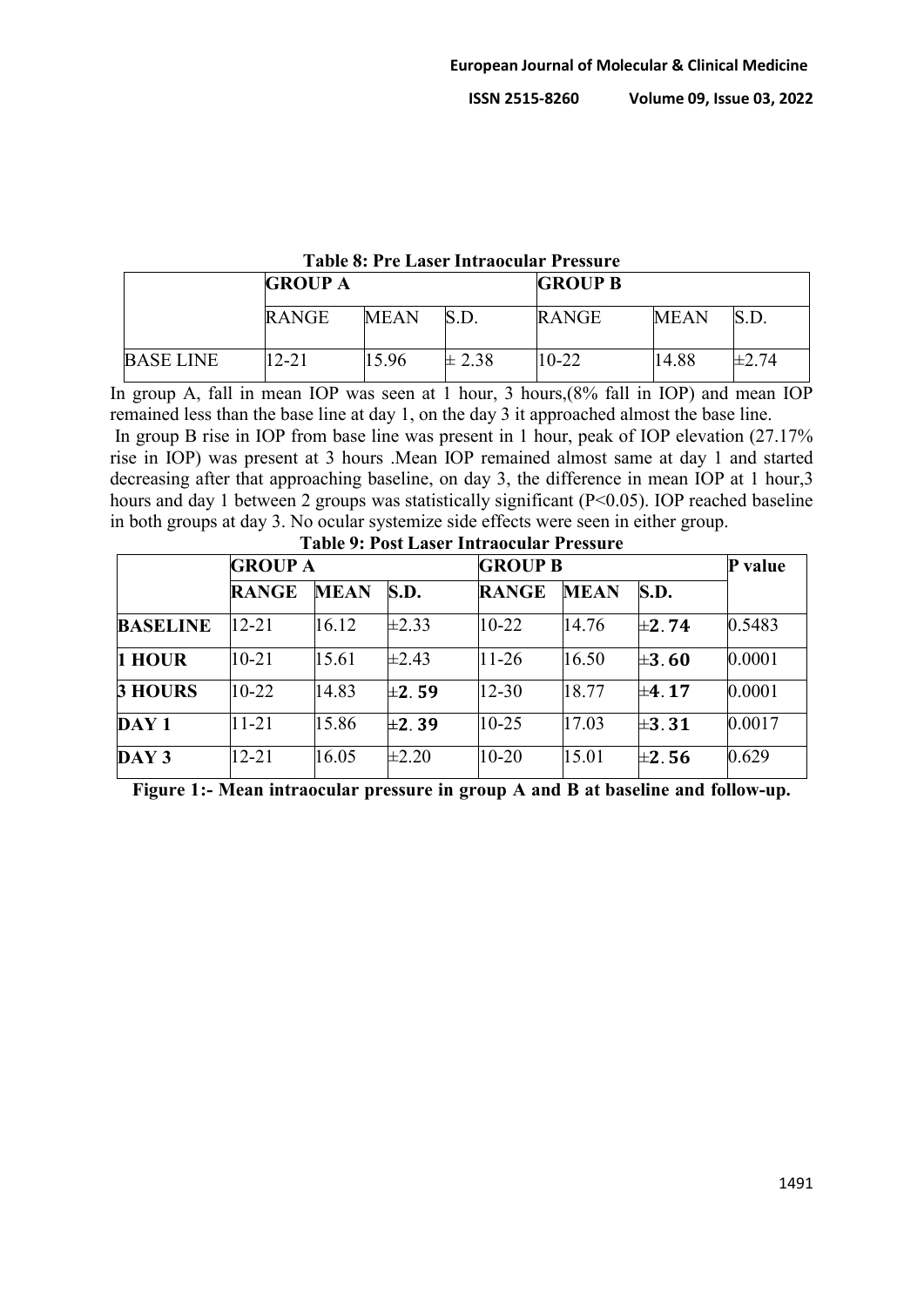

#### **Discussion:**

PCO is the most common complication of cataract surgery and may reduce visual acuity contrast sensitivity and stereoscopic vision. Its treatment comprises of Nd: YAG Laser Posterior Capsulotomy. Although it is a safe procedure but it is not entirely complication free and may sometimes result in number of complications that includes transient immediate rise of IOP, Ocular inflammation, cystoids macular oedema, IOL pitting, IOL subluxation, risk of Retinal detachment and endophthalmitis. Transient increase in IOP is a very frequent complication of Nd : YAG laser posterior capsulotomy and may be serious. Intra ocular pressure control is of utmost importance in Nd: YAG Laser Capsulotomy and various IOP lowering agents have been used prophylactically in an attempt to prevent this IOP rise.

Pollock IP et al 1988<sup>(14)</sup> demonstrated Apraclonidine to be effective for prevention of post Laser IOP elevation. Chen Tc et al 2001<sup>(15)</sup> demonstrated that brimonidine is as efficacious as Apraclonidine to prevent these elevations. Singh et al  $(16)$  stated that with prophylactic use of Brimonidine, they saw a significant decrease in IOP values when compared to control group. There are also studies in literature reporting that the significant changes were not detected in IOP values after laser capsulotomy e.g Yazici et al  $^{(17)}$  and Ozkurt et al  $^{(18)}$ .

In our study, the group where prophylactic brimonidine was applied, Post Laser  $1<sup>st</sup>$  hour, 3 hour and 1<sup>st</sup> day IOP values were significantly lower compared to the Pre Laser values and control group values. Also prophylactic use of topical brimonidine 1% produces maximum hypotensive effect to coincide with the potential IOP spike.

#### **Conclusion:**

Laser Posterior Capsulotomy can be used as safe method to treat PCO. As the post laser IOP rise generally reached its peak during first 3 hours after laser treatment under ideal circumstances. Any drug used to prevent this complication must reach its maximum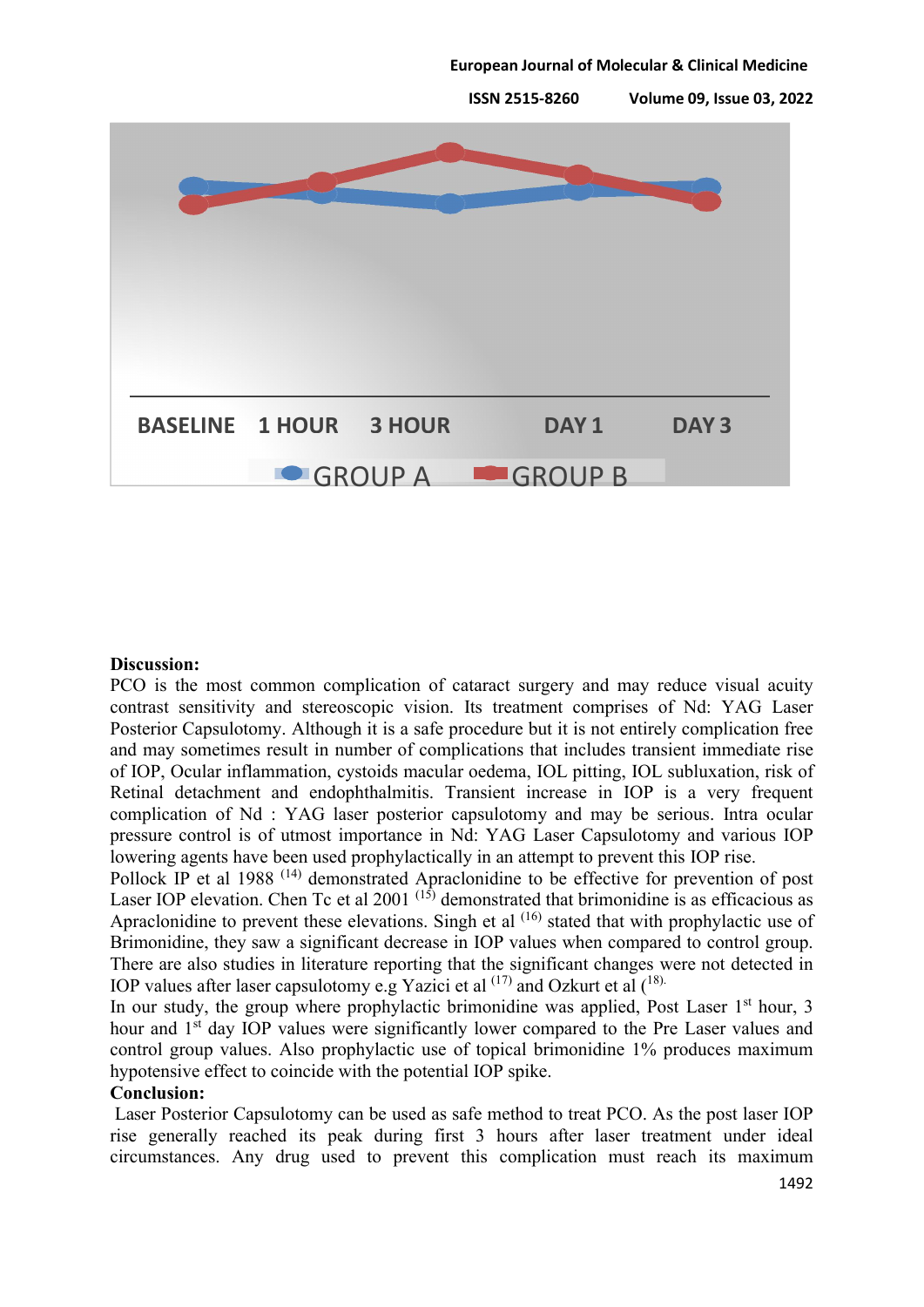#### **European Journal of Molecular & Clinical Medicine**

#### **ISSN 2515-8260 Volume 09, Issue 03, 2022**

effectiveness at the same time. Topical brimonidine reaches near maximum effectiveness 30 minutes after administration. The maximum Intra ocular pressure reduction is attained within two to three hours. Thus prophylactic use of topical brimonidine 1% produces maximum hypotensive effect to coincide with the potential IOP spike. The prophylactic treatment to prevent a complication is worthwhile when this complication is commonly anticipated, when it has serious sequel and when such a prophylactic treatment is safe and effective.

## **References:**

1. Apple DJ, Solomon KD, Tetz MR, Assia EI, Holland EY, Legler UF, et al. Posterior capsule opacification. Surv Ophthalmol 1992;37:73 –116.

2. Apple DJ, Peng Q, Visessook N, Werner L, Pandey SK, Escobar-Gomez M, et al. Surgical prevention of posterior capsule opacification. Part 1: Progress in eliminating this complication of cataract surgery. J Cataract Refract Surg 2000;26:180 –7.

3. Peng Q, Visessook N, Apple DJ, Pandey SK, Werner L, Escobar-Gomez M, et al. Surgical prevention of posterior capsule opacification. Part 3: Intraocular lens optic barrier effect as a second line of defence. J Cataract Refract Surg 2000;26:198–213.

4. Apple DJ. Influence of intraocular lens material and design on postoperative intracapsular cellular reactivity. Trans Am Ophthalmol Soc 2000;98:257–83.

5. Holweger RR, Marefat B. Intraocular pressure change after neodymium:YAG capsulotomy. J Cataract Refract Surg 1997;23:115–21.

6. Polak M, Zarnowski T, Zagórski Z. Results of Nd: YAG laser capsulotomy in posterior capsule opacification. Ann Univ Mariae Curie Sklodowska Med 2002;57:357–63.

7. Steinert RF, Puliafito CA, Kumar SR, Dudak SD, Patel S. Cystoid macular oedema, retinal detachment, and glaucoma after Nd: YAG laser posterior capsulotomy. Am J Ophthalmol 1991;112:373–80.

8. Billotte C, Berdeaux G. Adverse clinical consequences of neodymium: YAG laser treatment of posterior capsule opacification. J Cataract Refract Surg 2004;30:2064–71.

9.Rosa DA, Greesemann JC, Aron JJ. Use of pulsed Nd. YAG Laser to open the posterior lens capsule in traumatic cataract. A preliminary report. Ophthalmic Surg 1981; 2 : 496-99

10. Richter CU, Arzeno G, Pappas HR, Steinert RF, Puliafto C, Epstein DL. Intra ocular pressure elevation following Nd – YAG Laser posterior Capsulotomy. Ophthalmology 1985;  $92:636-40.$ 

11. Gartaganis SP1, Mela EK, Katsimpris JM, Petropoulos JK, Karamanos NK, Koliopoulos JX. Use of topical brimonidine to prevent intraocular pressure elevations following Nd: YAGlaser posterior capsulotomy. Ophthalmic Surg Lasers 1999; 30:647–52.

12. Pollack IP, Brown RH, Crandall AS, Robin AL, Stewart RH, White GL. Prevention of the rise in intraocular pressure following neodymium-YAG posterior capsulotomy using topical 1% Apraclonidine. Arch Ophthalmol 1988;106:754–7.

13. Öner V, Alakuş MF, Taş M, Türkyılmaz K, Işcan Y. Fixed combination brimonidine-Timolol versus brimonidine for treatment of intraocular pressure elevation after neodymium:YAG laser posterior capsulotomy. J Ocul Pharmacol Ther 2012;28:576–80.

14. Pollock IP, Brown RH, Crandall AS, Robin AL, Stewart RH, White GL. Effectiveness of Apraclonidine in preventing the rise in intra ocular pressure after Nd – YAG posterior Capsulotomy. Trans Am. Ophthalmol SOC 1988; 86 : 461-72

15. Chen TC, Ang RT, Grosskruetz CL, Pasquale LR, Fan JT. Brimonidine 0.2% verses Apraclonidine 0.5% for prevention of intraocular pressure elevations after anterior segment laser surgery. Ophthalmology 2001; 108 : 1033-8

16. Singh MB, Sharma N, Jain S. Anterior segment Nd – YAG laser procedures: to study intraocular pressure spikes and their prevention. Delhi J. Ophthalmol 2015; 26 : 93-96